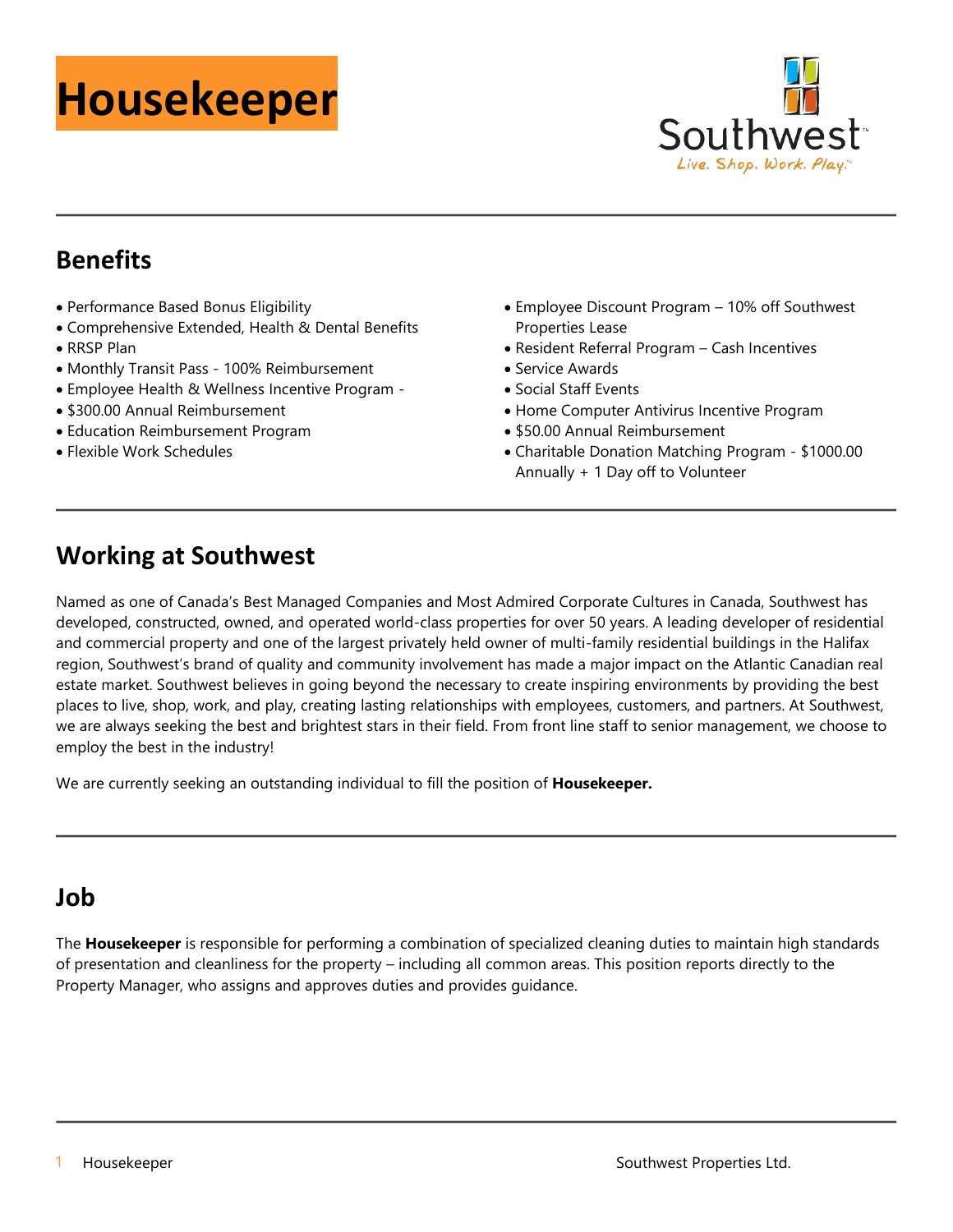#### **Duties and Responsibilities**

The Housekeeper is responsible for the interior cleaning of vacant suites and the internal and external property.

- Clean suites, hallways, lobbies, restrooms, corridors, elevators and stairways; remove all stains and debris as soon as possible
- Clean rugs, carpets, upholstered furniture, and/or draperies, using vacuum cleaners and/or shampooers
- Empty wastebaskets and transport other trash and waste to disposal areas
- Sweep, scrub, using brooms, mops, and/or powdered scrubbing and waxing machines
- Dust and polish furniture and equipment
- Polish silver accessories and metalwork such as fixtures and fittings
- Replace light bulbs
- Sort clothing and other articles, load washing machines and iron and fold dried items
- Wash windows, wills, ceilings, and woodwork, waxing and polishing as necessary
- Remove debris from parking lots
- Clean carpeted grates
- Ensure fitness and entertainment areas are cleaned on a regular basis; wipe down equipment
- Ensure all pool and hot tub areas are cleaned
- Ensure vacant suites are ready for showings and lease ready
- Perform rounds of complex on a regular basis to ensure cleanliness of entire complex; escalate issues where appropriate
	- o Seasonally provide light landscaping i.e., raking, garbage removal, and water plant boxes
	- Ensure barbeque and terrace area (including furniture) is cleaned on a regular basis

#### **Administration and Health and Safety**

- Observe precautions required to protect residents, and report damage, theft and found articles to the Operations Manager
- Request repair services as needed
- Ensure the highest level of safety standards are adhered to while performing all duties
- Keep cleaning supply cart well stocked and tidy
- Professionally liaise with all residents and employees
- Escort contractors around building when Concierge is not available
- Execute all reasonable additional assignments as determined by the Leadership Team
- Maintain all housekeeping equipment and ensure all required tools and equipment are in good working order

## **Position Details**

**Hours of Work:** Full-time day hours Monday to Friday. Schedule is subject to change. \$15.55/hr.

**Work Location:** Any of our locations – in units, concierge desk around complex

**Position Requirements:** Valid Proof of COVID-19 Double Vaccination